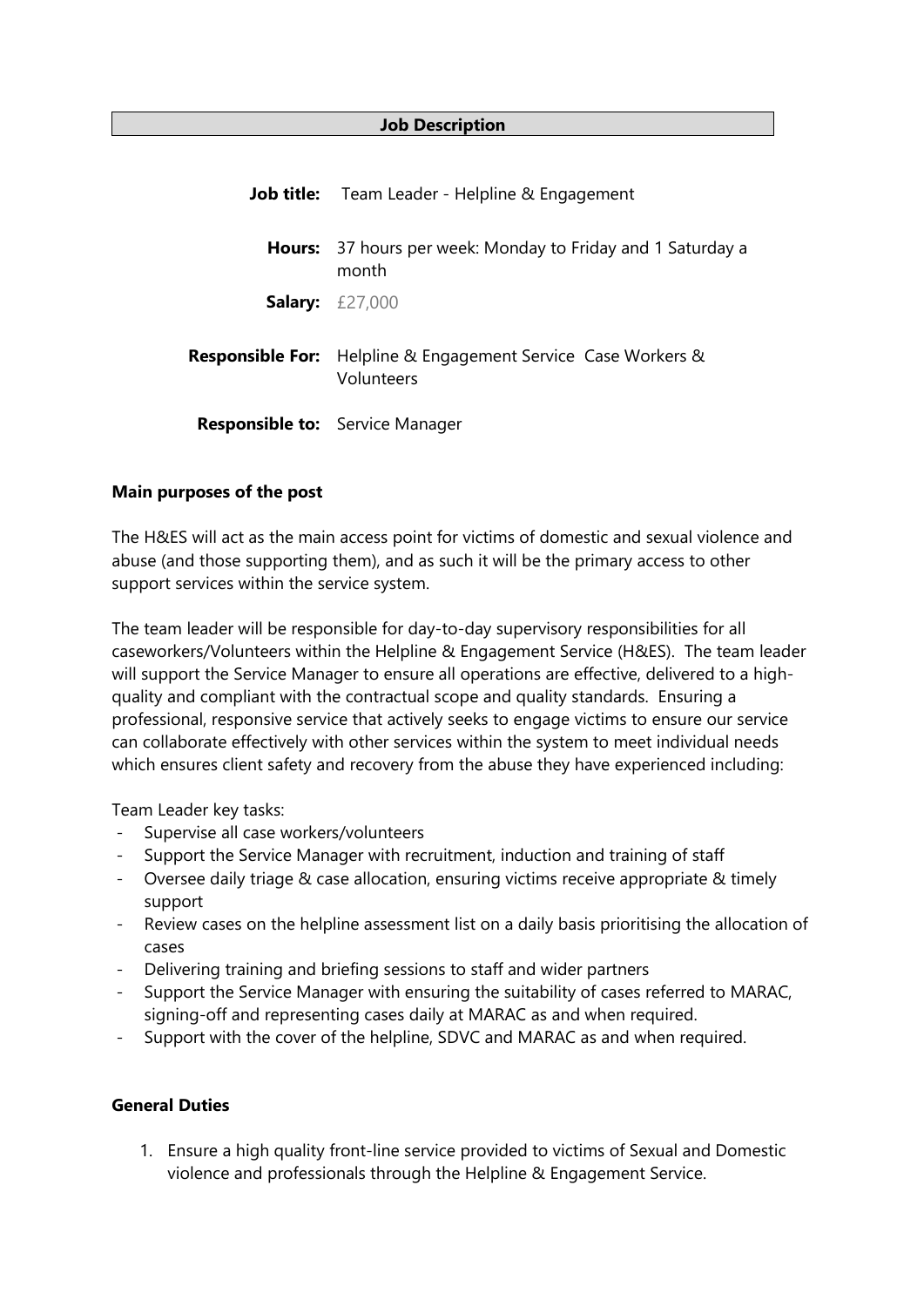- 2. Be responsible for the day-to-day supervision of staff/volunteers, ensuring appropriate and effective delivery of service
- 3. Ensure appropriate and effective delivery of services, including risk assessments, support and safety planning, advice, referrals to other agencies including appropriate referrals to the daily and complex MARAC where appropriate.
- 4. Working directly with all key agency partners to promote the safety of victims identified as high risk of harm including prompt referrals to the daily MARAC
- 5. Representation of clients at and presentation of cases to the daily MARAC
- 6. Support the Service Manager to develop and implement protocols and effective referral procedures internally and externally between services within the service system and other relevant agencies.
- 7. Working in partnership with statutory and voluntary agencies, ensuring that support services are central to multi-agency work.
- 8. Ensure a proactive response to clients which includes; attempts to contact client, appropriate undertaking of risk and needs assessments and the engagement of clients via appropriate support methods, including via telephone, text, webchat, email and face to face as appropriate. This will include overseeing the effective liaison with referring agency to assist with engagement where appropriate.
- 9. Ensure the completion of Insights monitoring and evaluation forms as appropriate
- 10. Ensure support is available to clients to enable them to access immediate support options including securing refuge accommodation locally and nationally, housing advocacy, health, legal advice, welfare support etc.
- 11. Attend multi-agency meetings as appropriate to advocate for clients
- 12. A commitment to partnership working and attendance at multi-agency meetings and community events to promote the service/organisation
- 13. Be competent in accurate record-keeping, report writing and collection of data for monitoring purposes, service specific monitoring reports and to provide statistical information for evaluation purposes as required
- 14. Ensure information provided through the H&ES is constantly updated and meets current legislation and best practice
- 15. Development and maintenance of quality practice that meets appropriate quality standards, in particular to maintain accreditation with the Helpline Partnership.
- 16. Assist in the development of a communications strategy to ensure awareness of support through the service system both members of the public and professionals.
- 17. Ensure that the support is working to best practice guidelines and work in accordance to best practice in line with contractual requirements
- 18. Ensure record keeping systems are in line with data protection requirements
- 19. Implement agreed policies/procedures and strategic objectives
- 20. To ensure services are compliant with all statutory regulations, current legislation, local codes of practice and policies and that the service complies with the legal framework that protects the safety of children and adults
- 21. Continually review and assess performance and provide a clear plan of continuous improvement.
- 22. Take responsibility for the continuing professional development of self and others.
- 23. Liaise and network with relevant statutory and voluntary organisations in providing support to service-users, attend local partnership meetings and represent Freeva externally where appropriate.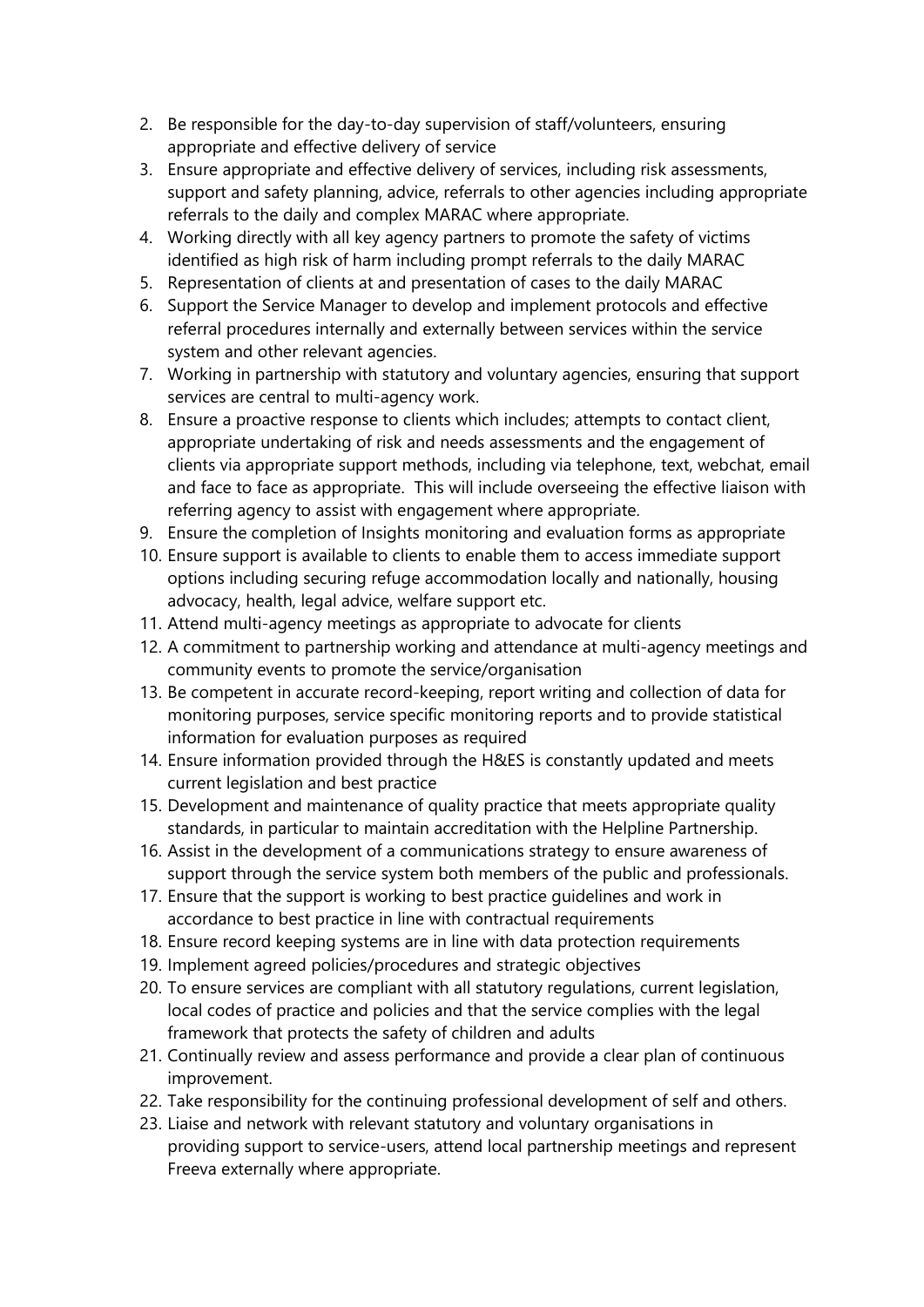- 24. Ensure that the experiences of service-users and other agencies inform the delivery of services
- 25. Attend all appropriate operational and strategic meetings in relation to the services.
- 26. Deliver training, awareness raising and briefing sessions.
- 27. Ensure confidentiality and professional boundaries are maintained at all times.
- 28. Comply with all policies and procedures at all times.

## **Organisational Development & Reporting**

- 1. Strengthen and develop links with a wide range of local organisations and businesses across all sectors to promote services as widely as possible
- 2. Keep all members of staff and Board of Trustees informed about good practice and to contribute in the development of policies, strategies and working practices
- 3. Liaise effectively with all managers across the service system to monitor and review gaps, improvements and opportunities.
- 4. Keep up-to-date with developments in the volunteering and domestic and sexual violence sector.
- 5. Support with the updating of website information and social media
- 6. Undertake other such duties as may be required by the Board of Trustees from time to time, but which will be consistent with the role.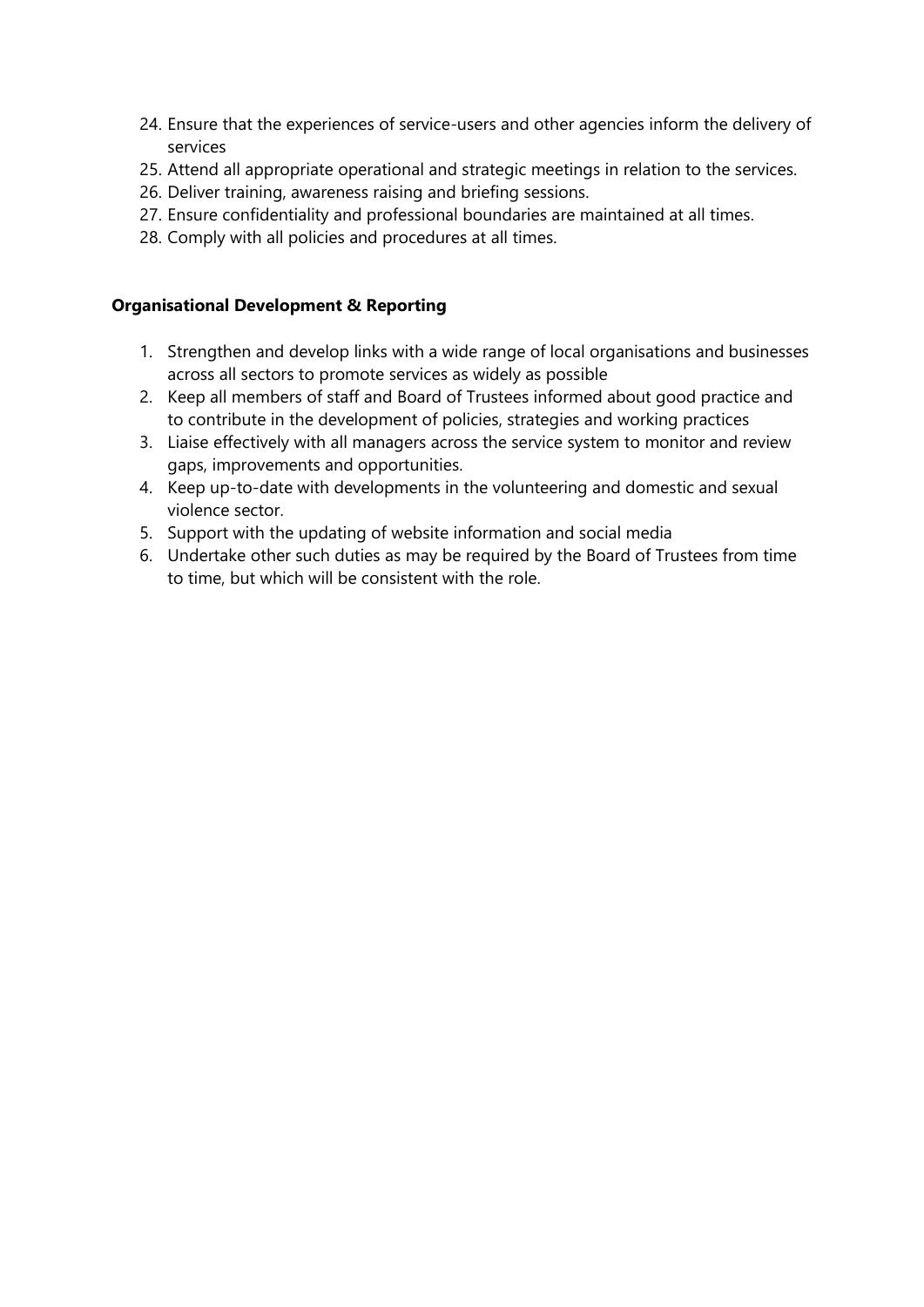# **Person Specification**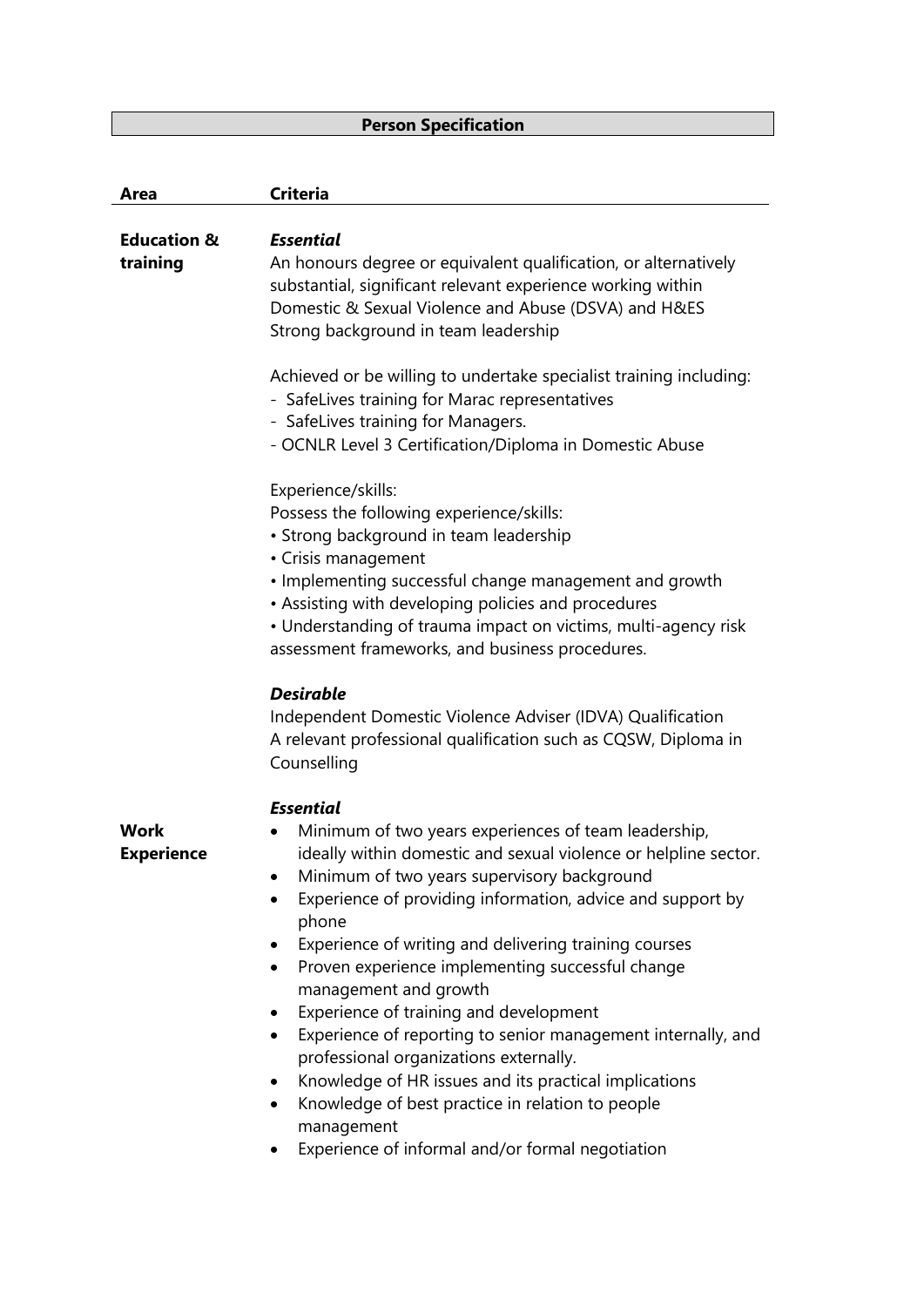|                                      | Experience of contributing to the development of policies<br>and procedures<br>A sound understanding of successful business procedures in<br>$\bullet$<br>line with current legislation<br>Experience of successful partnership working<br>$\bullet$<br>At least 3 year's experience of working within victims'<br>$\bullet$<br>services, in particular with victims of violence and abuse.<br>A comprehensive understanding of issues and key concepts<br>٠<br>relating to victims of violence and abuse.<br>Understanding of multi-agency risk assessment frameworks<br>٠<br>Practical experience of setting up systems for evaluating and<br>$\bullet$<br>monitoring.<br>An understanding of the traumatic impact of domestic and<br>٠<br>sexual violence and knowledge of the criminal justice process<br><b>Desirable:</b>                                                                                                                                                                                                                                                                                                                                                                                                                                                                                                                                             |
|--------------------------------------|-----------------------------------------------------------------------------------------------------------------------------------------------------------------------------------------------------------------------------------------------------------------------------------------------------------------------------------------------------------------------------------------------------------------------------------------------------------------------------------------------------------------------------------------------------------------------------------------------------------------------------------------------------------------------------------------------------------------------------------------------------------------------------------------------------------------------------------------------------------------------------------------------------------------------------------------------------------------------------------------------------------------------------------------------------------------------------------------------------------------------------------------------------------------------------------------------------------------------------------------------------------------------------------------------------------------------------------------------------------------------------|
|                                      | A charitable or voluntary sector background<br>Experience of submitting successful funding applications<br>$\bullet$<br>Training presentations skills<br>$\bullet$                                                                                                                                                                                                                                                                                                                                                                                                                                                                                                                                                                                                                                                                                                                                                                                                                                                                                                                                                                                                                                                                                                                                                                                                          |
| <b>Personal</b><br><b>Attributes</b> | <b>Essential</b><br>Strong crisis management skills<br>$\bullet$<br>Empathetic to clients' needs.<br>٠<br>Motivated and enthusiastic<br>$\bullet$<br>Excellent interpersonal skills.<br>$\bullet$<br>Excellent written and verbal communication skills, with the<br>$\bullet$<br>ability to present clear well-structured professional reports<br>Knowledge of the impact of sexual abuse and violence on<br>٠<br>victims and children<br>Excellent presentation skills<br>Ability to operate a high degree of confidentiality<br>$\bullet$<br>Ability to work to tight deadlines and to take responsibility<br>$\bullet$<br>for meeting agreed targets<br>Ability to organise and prioritise work<br>Ability to work on own initiative, to be proactive and take<br>$\bullet$<br>responsibility for actions<br>Ability to work independently and as part of a team towards<br>٠<br>a common objective<br>Ability to work in partnership with other agencies<br>Commitment to continuing professional development<br>$\bullet$<br>Ability to recognise discrimination, in its various forms, and<br>$\bullet$<br>to take appropriate action<br>Willingness to work flexibly, as and when required<br>٠<br>Ability to resolve conflict<br>$\bullet$<br>Ability to analyse and interpret statistical and other data<br>$\bullet$<br>Commitment to the aims and work of FreeVA |